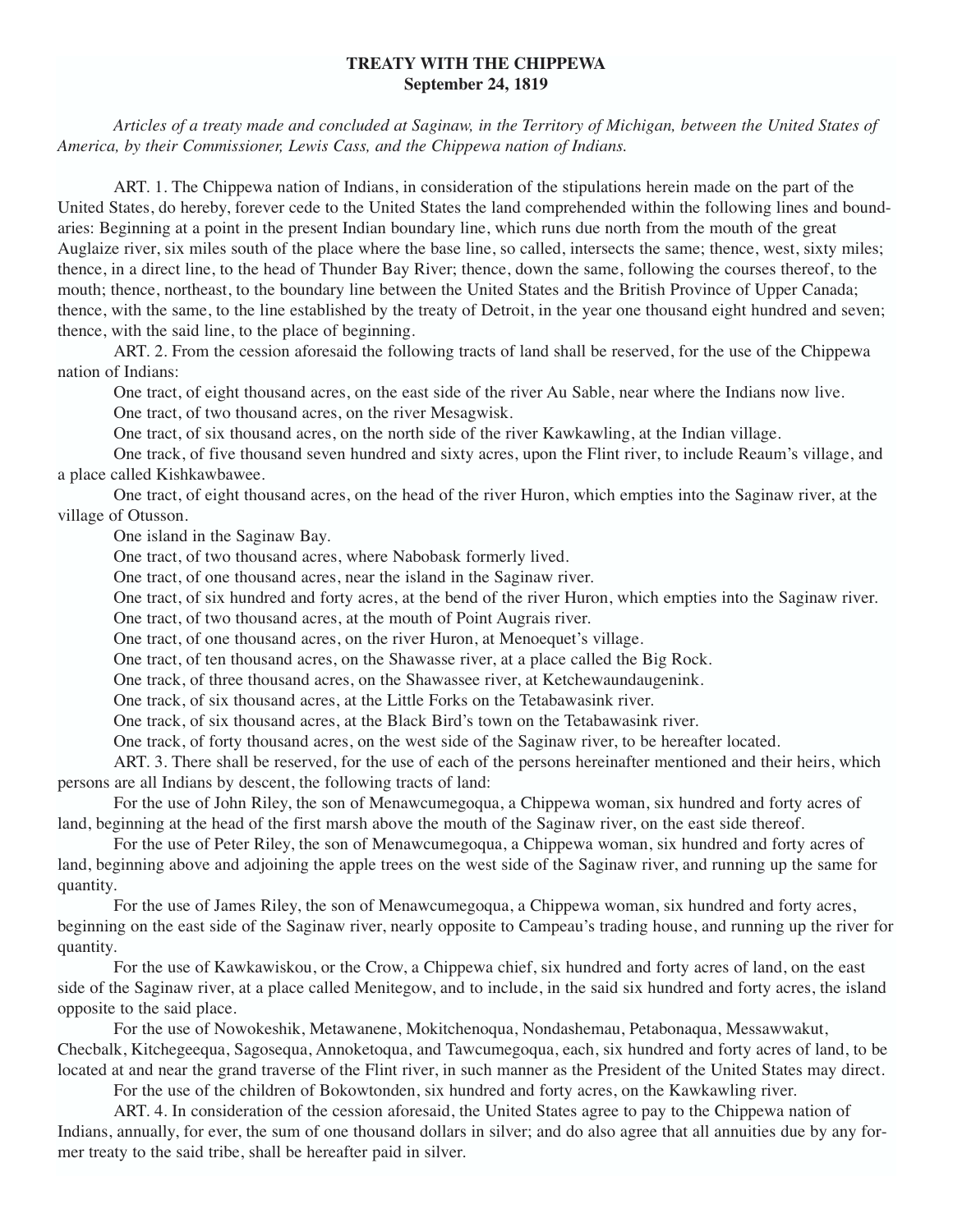ART. 5. The stipulation contained in the treaty of Greenville, relative to the right of the Indians to hunt upon the land ceded,while it continues the property of the United States, shall apply to this treaty; and the Indians shall, for the same term, enjoy the privilege of making sugar upon the same land, committing no unnecessary waste upon the trees.

ART. 6. The United States agree to pay to the Indians the value of any improvements which they may be obliged to abandon, in consequence of the lines established by this treaty, and which improvements add real value to the land.

ART. 7. The United States reserve to the proper authority the right to make roads through any part of the land reserved by this treaty.

ART. 8. The United States engage to provide and support a blacksmith for the Indians, at Saginaw, so long as the President of the United States may think proper, and to furnish the Chippewa Indians with such farming utensils and cattle, and to employ such persons to aid them in their agriculture, as the President may deem expedient.

ART. 9. This treaty shall take effect, and be obligatory on the contracting parties, so soon as the same shall be ratified by the President of the United States, by and with the advice and consent of the Senate thereof.

In testimony whereof, the said Lewis Cass, commissioner as aforesaid, and the chiefs and warriors of the Chippewa nation of Indians, have hereunto set their hands, at Saginaw, in the territory of Michigan, this twenty-forth day of September, in the year of our Lord one thousand eight hundred and nineteen.

Lewis Cass,

Pakenosega, his x mark, Kekenutchega, his x mark, Chimokemow, his x mark, Kekenutchegun, his x mark, Pashkobwis, his x mark, Muskobenense, his x mark, Waubonoosa, his x mark, Wausaquanai, his x mark, Minequet, his x mark, Otauson, his x mark, Tuessegua, his x mark, Mixabee, his x mark, Kitchewawashen, his x mark, Neebeenaquin, his x mark,

Anueemaycounbeeme, his x mark, Onewequa, his x mark, Nayokeeman, his x mark, Peshquescum, his x mark, Muckcumcinau, his x mark, Kitcheenoting, his x mark, Waubeekeenew, his x mark, Pashkeekou, his x mark, Mayto, his x mark, Sheemaugua, his x mark, Kauguest, his x mark, Kitsheematush, his x mark, Aneuwayba, his x mark, Walkcaykeejugo, his x mark, Autowaynabee, his x mark,

Nawgonissee, his x mark, Owenisham, his x mark, Wauweeyatam, his x mark, Mooksonga, his x mark, Noukonwabe, his x mark, Shingwalk, his x mark,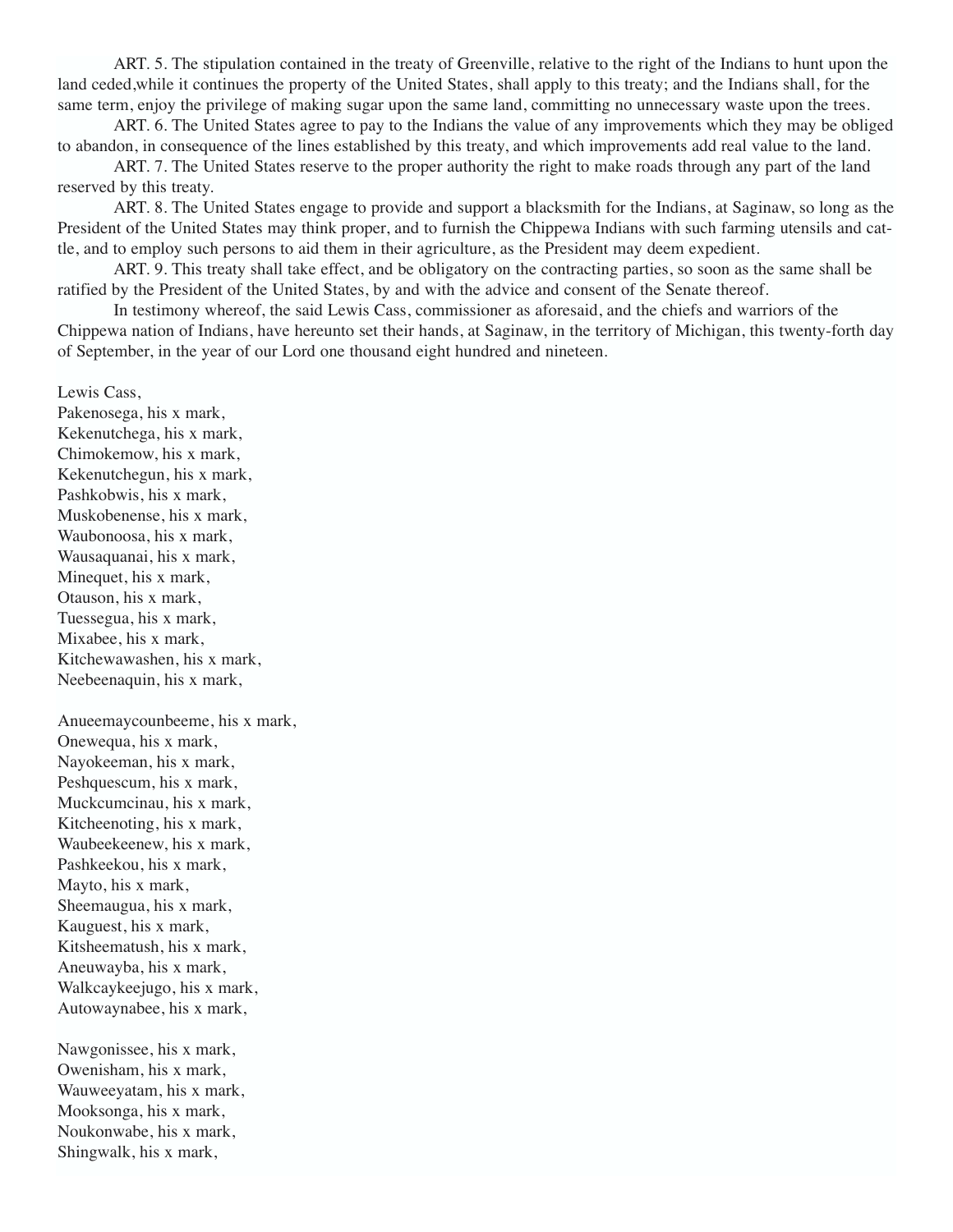Shingwalk jun., his x mark, Wawaubequak, his x mark, Meewayson, his x mark, Wepecumgegut, his x mark, Markkenwuwbe, his x mark, Fonegawne, his x mark, Nemetetowwa, his x mark, Kishkaukou, his x mark, Peenaysee, his x mark, Ogemaunkeketo, his x mark, Reaume, his x mark, Nowkeshuc, his x mark, Mixmunitou, his x mark, Wassau, his x mark, Keneobe, his x mark, Moksauba, his x mark, Mutchwetau, his x mark, Nuwagon, his x mark, Okumanpinase, his x mark, Meckseonne, his x mark, Paupemiskobe, his x mark, Kogkakeshik, his x mark, Wauwassack, his x mark, Misheneanonquet, his x mark, Okemans, his x mark, Nimeke, his x mark, Maneleugobwawaa, his x mark, Puckwash, his x mark, Waseneso, his x mark, Montons, his x mark, Kennwobe, his x mark, Shawshauwenaubais, his x mark, Okooyousinse, his x mark, Ondottowaugane, his x mark, Amickoneena, his x mark, Kitcheonundeeyo, his x mark, Saugassauway, his x mark,

Okeemanpeenaysee, his x mark, Minggeeseetay, his x mark, Waubishcan, his x mark, Peaypaymanshee, his x mark, Ocanauck, his x mark, Ogeebouinse, his x mark, Paymeenoting, his x mark, Naynooautienishkoan, his x mark, Kaujagonaygee, his x mark, Kitchmokooman, his x mark, Singgok, his x mark, Maytwayaushing, his x mark, Saguhosh, his x mark, Saybo, his x mark, Obwole, his x mark, Aguagonable, his x mark,